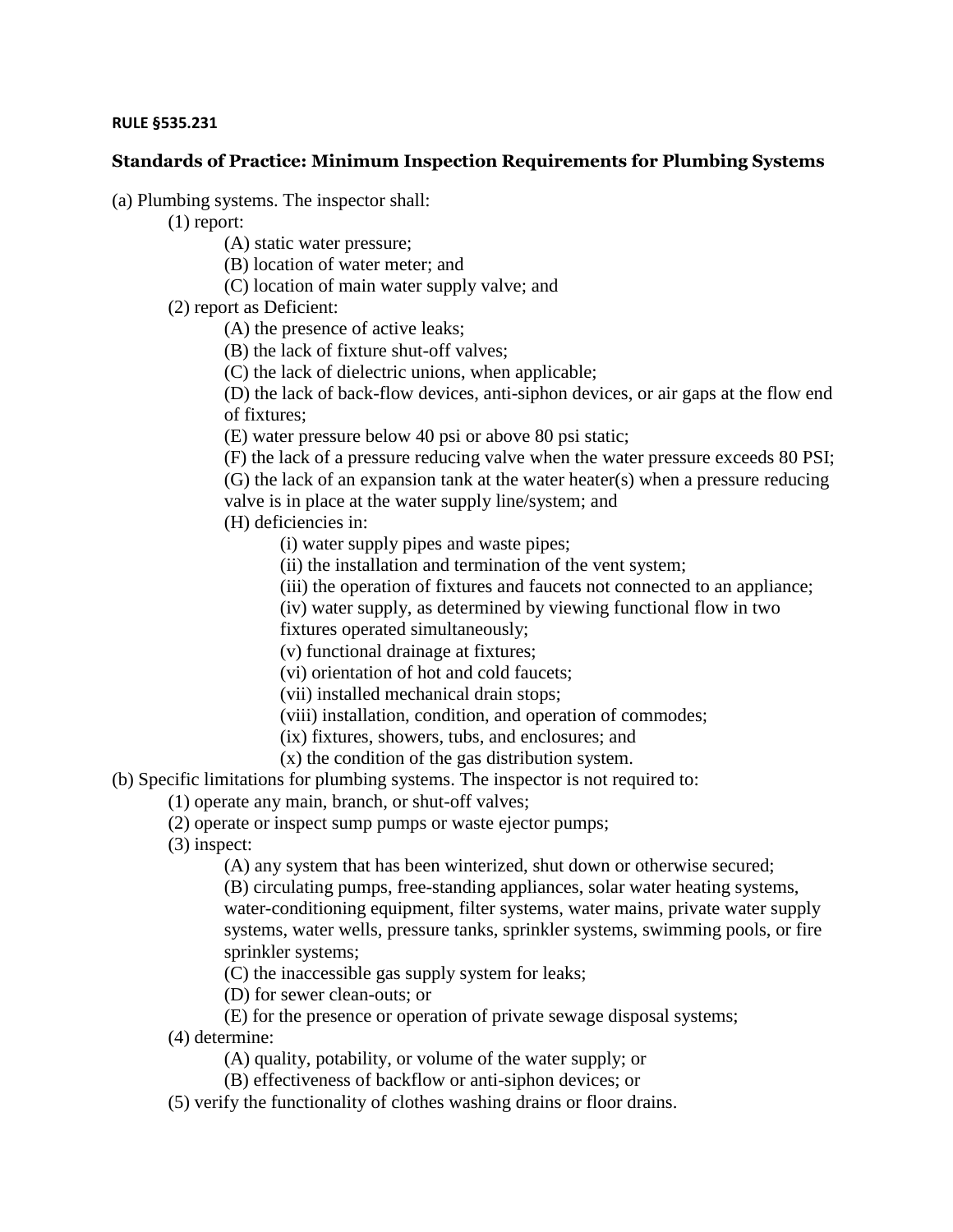(c) Water heaters. The inspector shall:

- (1) report the energy source;
- (2) report the capacity of the unit(s);
- (3) report as Deficient:
	- (A) inoperative unit(s);
	- (B) leaking or corroded fittings or tank(s);
	- (C) broken or missing parts or controls;
	- (D) the lack of a cold water shut-off valve;

(E) if applicable, the lack of a pan and drain system and the improper termination of the pan drain line;

(F) an unsafe location;

- (G) burners, burner ignition devices or heating elements, switches, or thermostats that are not a minimum of 18 inches above the lowest garage floor elevation, unless the unit is listed for garage floor installation;
- (H) inappropriate location;
- (I) inadequate access and clearances;
- (J) the lack of protection from physical damage;
- (K) a temperature and pressure relief valve that:
	- (i) does not operate manually;
	- (ii) leaks;
	- (iii) is damaged;
	- (iv) cannot be tested due to obstructions;
	- (v) is corroded; or
	- (vi) is improperly located; and
- (L) temperature and pressure relief valve discharge piping that:
	- (i) lacks gravity drainage;
	- (ii) is improperly sized;
	- (iii) has inadequate material; or
	- (iv) lacks proper termination;
- (4) in electric units, report as Deficient deficiencies in:
	- (A) operation of heating elements; and
	- (B) condition of conductors; and
- (5) in gas units, report as Deficient:
	- (A) gas leaks;
	- (B) lack of burner shield(s);
	- (C) flame impingement, uplifting flame, improper flame color, or excessive scale build-up;
	- (D) the lack of a gas shut-off valve; and
	- (E) deficiencies in:
		- (i) combustion and dilution air;
		- (ii) gas shut-off valve $(s)$  and location $(s)$ ;
		- (iii) gas connector materials and connections; and
		- (iv) vent pipe, draft hood, draft, proximity to combustibles, and vent
		- termination point and clearances.
- (d) Specific limitations for water heaters. The inspector is not required to: